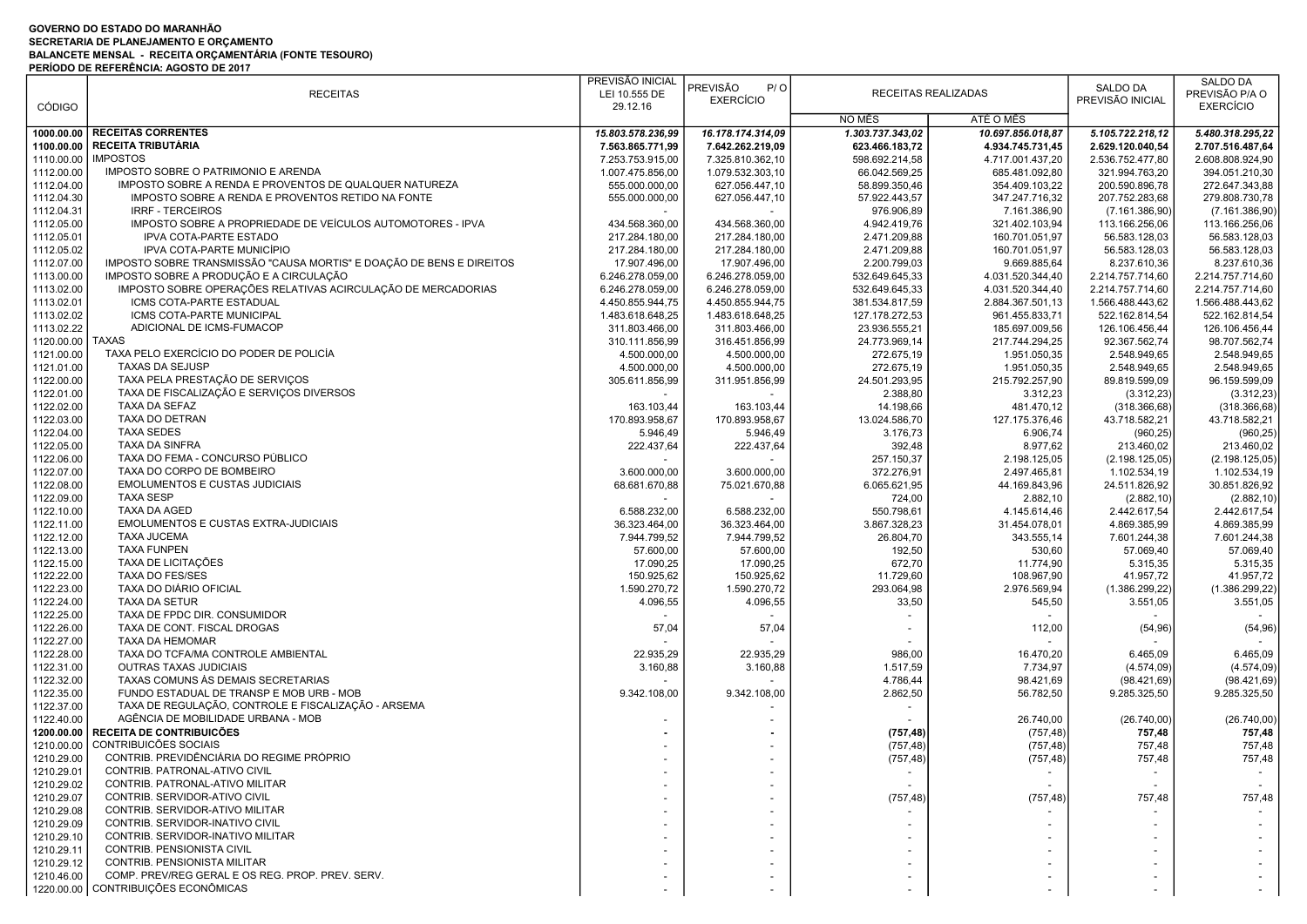## PERÍODO DE REFERÊNCIA: AGOSTO DE 2017

|               |                                                                        | PREVISÃO INICIAL |                        |                |                     |                  | SALDO DA         |
|---------------|------------------------------------------------------------------------|------------------|------------------------|----------------|---------------------|------------------|------------------|
|               | <b>RECEITAS</b>                                                        | LEI 10.555 DE    | <b>PREVISÃO</b><br>P/O |                | RECEITAS REALIZADAS | SALDO DA         | PREVISÃO P/A O   |
| <b>CÓDIGO</b> |                                                                        | 29.12.16         | <b>EXERCÍCIO</b>       |                |                     | PREVISÃO INICIAL | <b>EXERCÍCIO</b> |
|               |                                                                        |                  |                        | NO MÊS         | ATÉ O MÊS           |                  |                  |
| 1300.00.00    | <b>RECEITA PATRIMONIAL</b>                                             | 204.875.037.00   | 204.875.037,00         | 8.231.213,13   | 94.130.797.00       | 110.744.240,00   | 110.744.240,00   |
| 1310.00.00    | RECEITAS IMOBILIÁRIAS                                                  | 94.768,00        | 94.768,00              | (326, 75)      | 42.055,15           | 52.712,85        | 52.712,85        |
| 1320.00.00    | RECEITAS DE VALORES MOBILIÁRIOS                                        | 204.780.269,00   | 204.780.269,00         | 8.231.539,88   | 94.088.741,85       | 110.691.527,15   | 110.691.527,15   |
| 1323.00.00    | PARTICIPAÇÕES                                                          | 4.736.118,33     | 4.736.118,33           |                | 4.437.987,32        | 298.131,01       | 298.131,01       |
| 1325.00.00    | REMUNERAÇÃO DE DEPÓSITOS BANCÁRIOS                                     | 188.763.506,09   | 188.763.506,09         | 7.550.778,41   | 83.355.537,32       | 105.407.968,77   | 105.407.968,77   |
| 1328.00.00    | OUTRAS RECEITAS DE VALORES MOBILIÁRIOS                                 | 11.280.644,58    | 11.280.644,58          | 680.761,47     | 6.295.217,21        | 4.985.427,37     | 4.985.427,37     |
| 1330.00.00    | RECEITA DE CONCESSÕES E PERMISSÕES                                     |                  |                        |                |                     |                  |                  |
| 1340.00.00    | COMPENSACÕES FINANCEIRAS                                               |                  |                        |                |                     |                  |                  |
| 1390.00.00    | OUTRAS RECEITAS PATRIMONIAIS                                           |                  |                        |                |                     |                  |                  |
| 1600.00.00    | <b>RECEITA DE SERVIÇOS</b>                                             | 1.874.459,00     | 1.874.459,00           | 1.423,00       | 35.747,25           | 1.838.711,75     | 1.838.711,75     |
| 1600.01.00    | SERVIÇOS COMERCIAIS                                                    | 1.818.351,90     | 1.818.351,90           | 1.423,00       | 35.747,25           | 1.782.604,65     | 1.782.604,65     |
| 1600.02.00    | <b>SERVIÇOS FINANCEIROS</b>                                            |                  |                        |                |                     |                  |                  |
| 1600.06.00    | SERVIÇOS PORTUÁRIOS                                                    |                  |                        |                |                     |                  |                  |
| 1600.12.00    | <b>RECEITAS JUDICIAIS</b>                                              |                  | 56.107,10              |                |                     | 56.107,10        | 56.107,10        |
|               | SERVIÇOS ADMINISTRATIVOS                                               | 56.107,10        |                        |                |                     |                  |                  |
| 1600.13.00    |                                                                        |                  |                        |                |                     |                  |                  |
| 1600.16.00    | SERVIÇOS EDUCACIONAIS                                                  |                  |                        |                |                     |                  |                  |
| 1600.17.00    | SERVIÇOS AGROPECURIOS                                                  |                  |                        |                |                     |                  |                  |
| 1600.30.00    | SERVIÇOS DE TRÂNSITO                                                   |                  |                        |                |                     |                  |                  |
| 1600.40.00    | SERVIÇOS AMBIENTAIS                                                    |                  |                        |                |                     |                  |                  |
| 1600.99.00    | OUTROS SERVIÇOS                                                        |                  |                        |                |                     |                  |                  |
| 1700.00.00    | <b>TRANSFERÊNCIAS CORRENTES</b>                                        | 7.679.937.222,00 | 7.976.136.852,00       | 638.660.433,71 | 5.460.207.201,25    | 2.219.730.020,75 | 2.515.929.650,75 |
| 1720.00.00    | TRANSFERÊNCIAS INTERGOVERNAMENTAIS                                     | 7.640.527.042,00 | 7.936.726.672,00       | 616.274.091,64 | 5.414.248.052,47    | 2.226.278.989,53 | 2.522.478.619,53 |
| 1721.00.00    | TRANSFERÊNCIAS DA UNIÃO                                                | 6.505.527.042.00 | 6.801.726.672,00       | 515.774.207,60 | 4.581.357.780,36    | 1.924.169.261,64 | 2.220.368.891.64 |
| 1721.01.00    | PARTICIPAÇÃO NA RECEITA DA UNIÃO                                       | 5.814.250.000,00 | 6.037.039.722,00       | 469.825.214,75 | 4.185.858.894,53    | 1.628.391.105,47 | 1.851.180.827,47 |
| 1721.01.01    | COTA-PARTE DO FUNDO DE PARTICIPAÇÃO DOS ESTADOS                        | 5.728.650.000.00 | 5.951.439.722,00       | 464.761.318,76 | 4.108.606.862,27    | 1.620.043.137,73 | 1.842.832.859,73 |
| 1721.01.12    | COTA-PARTE DO IMPOSTO SOBRE PRODUTOS INDUSTRIALIZADOS-IPI              | 50.600.000,00    | 50.600.000,00          | 5.063.895,99   | 39.694.036,39       | 10.905.963,61    | 10.905.963,61    |
|               | COTA-PARTE ESTADOS                                                     | 37.950.000,00    | 37.950.000,00          | 3.797.921,99   | 29.770.527,29       | 8.179.472,71     | 8.179.472,71     |
|               | COTA-PARTE MUNICÍPIOS                                                  | 12.650.000,00    | 12.650.000,00          | 1.265.974,00   | 9.923.509,10        | 2.726.490,90     | 2.726.490,90     |
| 1721.01.13    | CONTRIBUIÇÃO DE INTERVENÇÃO NO DOMÍNIO ECONÔMICO                       | 35.000.000,00    | 35.000.000,00          |                | 37.557.842,16       | (2.557.842, 16)  | (2.557.842, 16)  |
|               | COTA-PARTE ESTADOS                                                     | 26.250.000,00    | 26.250.000,00          |                | 28.168.381,62       | (1.918.381,62)   | (1.918.381, 62)  |
|               | <b>COTA-PARTE MUNICÍPIOS</b>                                           | 8.750.000,00     | 8.750.000,00           |                | 9.389.460,54        | (639.460, 54)    | (639.460, 54)    |
| 1721.01.30    | COTA-PARTE CONTRIB. SAL. EDUC. QUOT. EST/FEDERAL                       |                  |                        |                |                     |                  |                  |
| 1721.01.32    | COTA-PARTE IMPOSTOS/O.C. CAMB. E SEG. T.V.M. COMER. OURO               |                  |                        |                | 153,71              | (153, 71)        | (153, 71)        |
| 1721.01.99    | OUTRAS TRANSFERÊNCIAS DA UNIÃO                                         |                  |                        |                |                     |                  |                  |
| 1721.09.00    | TRANSFERÊNCIAS DA UNIÃO                                                |                  |                        |                |                     |                  |                  |
| 1721.22.00    | TRANSFERÊNCIA DA COMPENSAÇÃO FINANCEIRA                                | 56.077.482,00    | 56.077.482,00          | 4.489.272,45   | 31.128.748,45       | 24.948.733,55    | 24.948.733,55    |
| 1721.22.11    | COTA-PARTE COMPENS. FINANC. RECUR. HÍDRICOS CFRH                       | 4.779.208,99     | 4.779.208,99           | 215.339,46     | 2.742.335,01        | 2.036.873,98     | 2.036.873,98     |
| 1721.22.20    | COTA-PARTE COMP. FINAC. RECUR. MINERAIS CFEM                           | 1.013.491,05     | 1.013.491,05           |                | 67.056,58           | 946.434,47       | 946.434,47       |
| 1721.22.70    | COTA-PARTE FUNDO ESPECIAL DO PETRÓLEO - FEP                            | 50.284.781,96    | 50.284.781,96          | 4.273.932,99   | 28.319.356,86       | 21.965.425,10    | 21.965.425,10    |
|               |                                                                        |                  |                        |                |                     |                  |                  |
| 1721.33.00    | TRANSFERÊNCIAS DE RECURSOS DO SISTEMA ÚNICO DE SAÚDE-SUS FUNDO A FUNDO | 416.216.044,00   | 421.124.136,00         | 33.814.421,09  | 287.267.587,32      | 128.948.456,68   | 133.856.548,68   |
| 1721.33.11    | ATENÇÃO BÁSICA                                                         | 1.614.225,00     | 2.204.225,00           | 269.037,61     | 2.025.338,49        | (411.113,49)     | 178.886,51       |
| 1721.33.12    | ATENCÃO DE MAC AMBULATORIAL E HOSPITALAR                               | 332.509.448,00   | 336.664.898,00         | 30.297.128,05  | 265.897.567,69      | 66.611.880,31    | 70.767.330,31    |
| 1721.33.13    | VIGILANCIA EM SAUDE                                                    | 17.243.746,00    | 17.406.388,00          | 2.413.835,85   | 15.209.656,91       | 2.034.089,09     | 2.196.731,09     |
| 1721.33.14    | ASSISTENCIA FARMACEUTICA                                               | 10.000.000,00    | 10.000.000,00          | 834.419,58     | 4.135.024,23        | 5.864.975,77     | 5.864.975,77     |
| 1721.33.15    | GESTÃO DO SUS                                                          | 54.848.625,00    | 54.848.625,00          |                |                     | 54.848.625,00    | 54.848.625,00    |
| 1721.35.00    | TRANSFERÊNCIAS DE REC. DO FUNDO NACIONAL DO DESENV. EDUCAÇÃO - FNDE    | 69.974.281,00    | 72.750.834,00          | 4.527.763,82   | 38.058.003,72       | 31.916.277,28    | 34.692.830,28    |
| 1721.35.01    | TRANSFERÊNCIA DO SALÁRIO EDUCAÇÃO                                      | 22.561.968,00    | 22.561.968,00          | 1.620.585,66   | 14.100.583,72       | 8.461.384,28     | 8.461.384,28     |
| 1721.35.06    | <b>MERENDA ESCOLAR</b>                                                 | 30.000.000,00    | 30.000.000,00          | 2.907.178,16   | 15.452.500,00       | 14.547.500,00    | 14.547.500,00    |
| 1721.35.99    | OUTRAS TRANSF. DO FNDE                                                 | 17.412.313,00    | 20.188.866,00          |                | 8.504.920,00        | 8.907.393,00     | 11.683.946,00    |
| 1721.36.00    | TRANSFERÊNCIA FINANCEIRA DO ICMS DESONERAÇÃO                           | 27.160.280,00    | 27.160.280,00          | 2.046.037,50   | 16.368.300,00       | 10.791.980,00    | 10.791.980,00    |
|               | OUTRAS TRANSFERÊNCIAS DA UNIÃO                                         |                  |                        |                |                     |                  |                  |
| 1721.99.00    | CONVÊNIOS                                                              | 121.848.955,00   | 187.574.218,00         | 1.071.497,99   | 22.676.246,34       | 99.172.708,66    | 164.897.971,66   |
| 1721.99.10    | AUXILIO FINANCEIRO PARA FOMENTO E EXPORTAÇÕES                          | 73.907.795,00    | 139.633.058,00         | 1.071.497,99   | 22.676.246,34       | 51.231.548,66    | 116.956.811,66   |
| 1721.99.30    |                                                                        | 47.941.160,00    | 47.941.160,00          |                | $\sim$              | 47.941.160,00    | 47.941.160,00    |
| 1723.00.00    | TRANSFERÊNCIAS DE MUNICÍPIOS                                           |                  |                        |                | $\sim$              |                  |                  |
| 1724.00.00    | TRANSFERÊNCIAS MULTIGOVERNAMENTAIS                                     | 1.135.000.000,00 | 1.135.000.000,00       | 100.499.884,04 | 832.890.272,11      | 302.109.727,89   | 302.109.727,89   |
| 1724.01.00    | TRANSFÊRENCIAS DE RECURSOS - FUNDEB                                    | 544.800.000,00   | 544.800.000,00         | 55.224.281,16  | 427.185.423,53      | 117.614.576.47   | 117.614.576.47   |
| 1724.02.00    | TRANSFERÊNCIA DE RECURSOS DA COMPLEMENTAÇÃO DA UNIÃO AO FUNDEB         | 590.200.000,00   | 590.200.000,00         | 45.275.602,88  | 405.704.848,58      | 184.495.151,42   | 184.495.151,42   |
| 1730.00.00    | TRANSFERÊNCIAS DE INSTITUIÇÕES PRIVADAS                                | 39.410.180.00    | 39.410.180,00          | 22.386.342,07  | 45.959.148,78       | (6.548.968.78)   | (6.548.968,78)   |
| 1750.00.00    | TRANSFERÊNCIAS DE PESSOAS                                              |                  |                        |                |                     |                  |                  |
|               | 1760.00.00   TRANSFERENCIAS DE CONVENIOS                               |                  |                        |                |                     |                  |                  |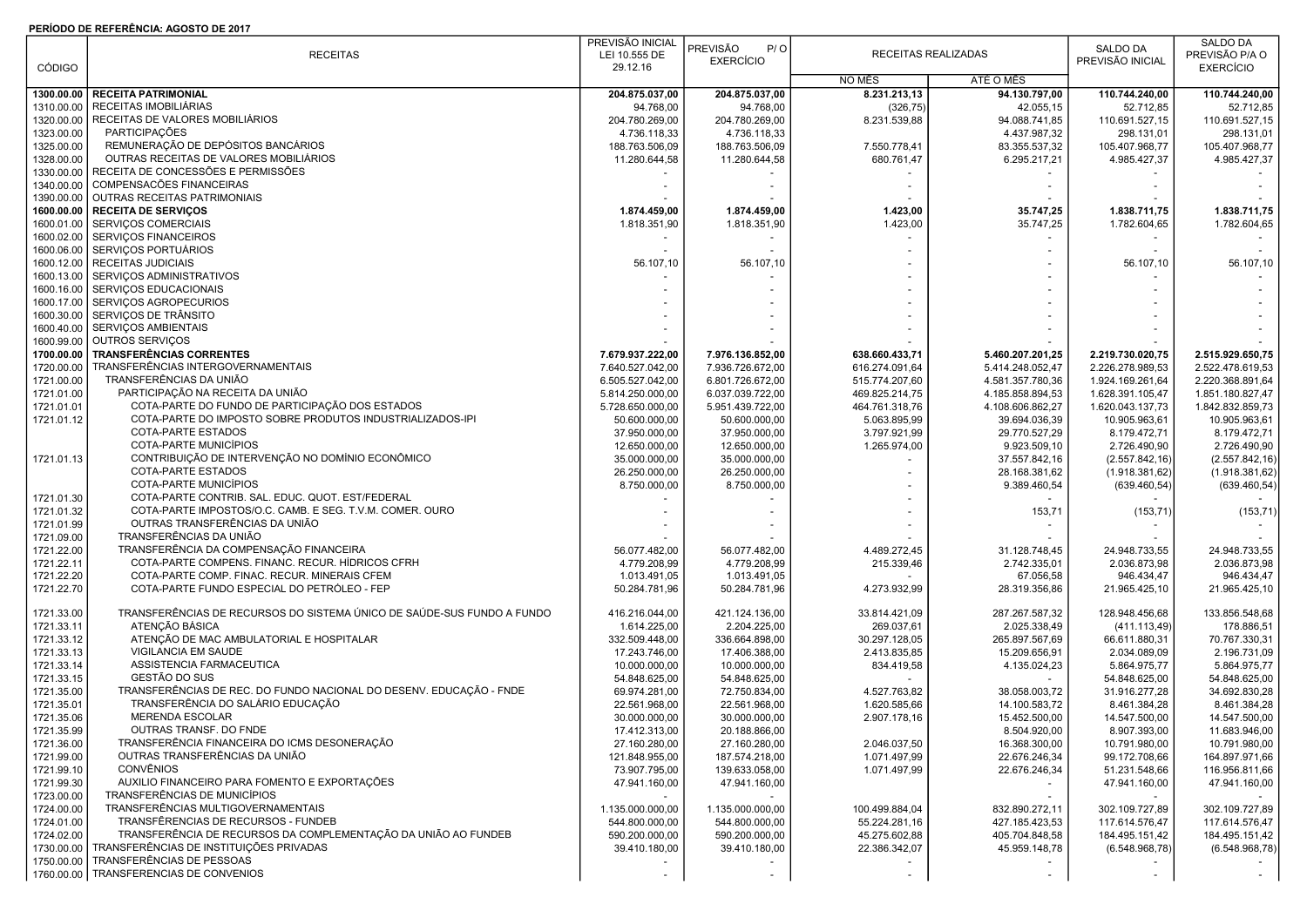## PERÍODO DE REFERÊNCIA: AGOSTO DE 2017

|                          | <b>RECEITAS</b>                                                                             | PREVISÃO INICIAL<br>LEI 10.555 DE | PREVISÃO<br>P/O<br><b>EXERCÍCIO</b> | RECEITAS REALIZADAS            |                                           | SALDO DA<br>PREVISÃO INICIAL | SALDO DA<br>PREVISÃO P/A O   |  |
|--------------------------|---------------------------------------------------------------------------------------------|-----------------------------------|-------------------------------------|--------------------------------|-------------------------------------------|------------------------------|------------------------------|--|
| <b>CÓDIGO</b>            |                                                                                             | 29.12.16                          |                                     | NO MÊS                         | ATÉ O MÊS                                 |                              | <b>EXERCÍCIO</b>             |  |
| 1900.00.00               | <b>OUTRAS RECEITAS CORRENTES</b>                                                            | 353.025.747,00                    | 353.025.747,00                      | 33.378.846,94                  | 208.737.299,40                            | 144.288.447,60               | 144.288.447,60               |  |
| 1910.00.00               | MULTAS E JUROS DE MORA                                                                      | 59.626.312,00                     | 59.626.312,00                       | 7.566.470,93                   | 60.959.504,32                             | (1.333.192,32)               | (1.333.192, 32)              |  |
| 1911.00.00               | MULTAS E JUROS DE MORA/TRIBUTOS                                                             | 57.043.671,00                     | 57.043.671,00                       | 7.513.128,51                   | 59.914.590,58                             | (2.870.919,58)               | (2.870.919,58)               |  |
| 1911.10.00               | MULTAS E JUROS DE MORA DO ICMS                                                              | 18.903.780,00                     | 18.903.780,00                       | 4.019.089,78                   | 27.597.743,36                             | (8.693.963, 36)              | (8.693.963, 36)              |  |
| 1911.12.00               | MULTAS E JUROS MORA DIV. ATIVA                                                              | 4.388.466.00                      | 4.388.466,00                        | 345.417.74                     | 3.394.517.36                              | 993.948,64                   | 993.948,64                   |  |
| 1911.13.00               | MULTAS E JUROS DE MORADO ITCD                                                               | 662.171,00                        | 662.171,00                          | 58.437,79                      | 148.151,11                                | 514.019,89                   | 514.019,89                   |  |
| 1911.14.00               | MULTAS E JUROS DE MORADO FUMACOP                                                            | 135.788,00                        | 135.788,00                          | 6.114,45                       | 151.648,76                                | (15.860, 76)                 | (15.860, 76)                 |  |
| 1911.16.00               | MULTAS E JUROS DE MORA DO IPVA                                                              | 1.506.024,00                      | 1.506.024,00                        | 173.061,77                     | 4.114.874,34                              | (2.608.850, 34)              | (2.608.850, 34)              |  |
| 1911.17.00<br>1911.18.00 | INDENIZAÇÕES<br><b>RESTITUIÇÕES</b>                                                         |                                   |                                     |                                |                                           |                              |                              |  |
| 1911.19.00               | MULTAS DE TRÂNSITO                                                                          | 10.641.474,00                     | 10.641.474,00                       | 1.639.707,12                   | 14.377.536,74                             | (3.736.062,74)               | (3.736.062, 74)              |  |
| 1911.19.01               | MULTA ESTADUAL DE TRÂNSITO - DETRAN                                                         | 6.623.295,74                      | 6.623.295,74                        | 1.265.960,71                   | 10.184.536,17                             | (3.561.240, 43)              | (3.561.240, 43)              |  |
| 1911.19.02               | PARCELA MULTA ESTADUAL - PM                                                                 | 377.165,54                        | 377.165,54                          | 54.750,00                      | 455.310,00                                | (78.144, 46)                 | (78.144, 46)                 |  |
| 1911.19.03               | PARCELA MULTA MUNICIPAL - DETRAN                                                            | 2.327.617,46                      | 2.327.617,46                        | 99.072,00                      | 1.312.482,00                              | 1.015.135,46                 | 1.015.135,46                 |  |
| 1911.19.04               | PARCELA MULTA MUNICIPAL - PM                                                                | 12.982,59                         | 12.982,59                           | 1.325,00                       | 17.965,00                                 | (4.982, 41)                  | (4.982, 41)                  |  |
| 1911.19.05               | MULTA ESTADUAL DE TRÂNSITO INTERESTADUAL                                                    | 1.300.412,67                      | 1.300.412,67                        | 218.599,41                     | 2.407.243,57                              | (1.106.830,90)               | (1.106.830,90)               |  |
| 1911.24.00               | MULTAS E JUROS DE MORA DO ICMS - MUNICÍPIO                                                  | 2.606.481,00                      | 2.606.481,00                        | 519.280,48                     | 3.610.103,10                              | (1.003.622, 10)              | (1.003.622, 10)              |  |
| 1911.25.00<br>1911.26.00 | MULTAS E JUROS DE MORA DO IPVA - MUNICÍPIO<br>MULTAS E JUROS DE MORA DIV. ATIVA - MUNICÍPIO | 1.005.737,00<br>794.790,00        | 1.005.737,00<br>794.790,00          | 156.254,62<br>37.865,42        | 1.532.544,29<br>365.858,82                | (526.807, 29)<br>428.931,18  | (526.807, 29)<br>428.931,18  |  |
| 1911.99.00               | MULTAS E JUROS DEMORA - OUTROS TRIBUTOS                                                     | 16.398.960,00                     | 16.398.960,00                       | 557.899,34                     | 4.621.612,70                              | 11.777.347,30                | 11.777.347,30                |  |
| 1919.00.00               | MULTAS E JUROS DE MORA DE OUTRAS RECEITAS                                                   | 2.582.641,00                      | 2.582.641,00                        | 53.342,42                      | 1.044.913,74                              | 1.537.727,26                 | 1.537.727,26                 |  |
| 1919.16.00               | FUNDO DE MODERNIZAÇÃO DO TCE                                                                | 2.582.641,00                      | 2.582.641,00                        | 51.976,41                      | 983.276,79                                | 1.599.364,21                 | 1.599.364,21                 |  |
| 1919.18.00               | MINISTÉRIO PÚBLICO ESTADUAL                                                                 |                                   |                                     |                                | 2.097,96                                  | (2.097, 96)                  | (2.097,96)                   |  |
| 1919.20.00               | SECRETARIA DE ESTADO DA SEGURANÇA PÚBLICA                                                   |                                   |                                     |                                | 1.917,59                                  | (1.917, 59)                  | (1.917, 59)                  |  |
| 1919.22.00               | MULTAS CONTRATUAIS - SEFAZ                                                                  |                                   |                                     | 1.156,01                       | 16.249,40                                 | (16.249, 40)                 | (16.249, 40)                 |  |
| 1919.99.00               | <b>OUTRAS MULTAS</b>                                                                        |                                   |                                     | 210,00                         | 41.372,00                                 | (41.372,00)                  | (41.372,00)                  |  |
| 1920.00.00               | INDENIZAÇÕES E RESTITUIÇÕES                                                                 | 181.855.818,00                    | 181.855.818,00                      | 4.021.191,60                   | 35.374.934,36                             | 146.480.883,64               | 146.480.883,64               |  |
| 1921.00.00<br>1921.01.00 | <b>INDENIZAÇÕES</b><br>COMPENSAÇÃO FINANCEIRA P/ OUTROS RECURSOS HÍDRICOS                   | 181.855.818,00<br>10.882,56       | 181.855.818,00<br>10.882,56         | 4.021.191,60                   | 35.374.934,36<br>$\overline{\phantom{a}}$ | 146.480.883,64<br>10.882,56  | 146.480.883,64<br>10.882,56  |  |
| 1921.03.00               | COMPENSAÇÃO FINANCEIRA ÓLEO BRUTO                                                           |                                   |                                     |                                |                                           |                              |                              |  |
| 1921.09.00               | OUTRAS INDENIZAÇÕES E RESTITUIÇÕES                                                          | 181.831.640,15                    | 181.831.640,15                      | 3.964.480,30                   | 34.914.518,93                             | 146.917.121,22               | 146.917.121,22               |  |
| 1921.99.00               | OUTRAS INDENIZAÇÕES                                                                         | 13.295,29                         | 13.295,29                           | 56.711,30                      | 460.415,43                                | (447.120, 14)                | (447.120, 14)                |  |
| 1922.00.00               | <b>RESTITUIÇÕES</b>                                                                         |                                   |                                     |                                |                                           |                              |                              |  |
| 1922.10.00               | COMPENSAÇÃO PREVIDENCIÁRIA                                                                  |                                   |                                     |                                |                                           |                              |                              |  |
| 1922.99.00               | OUTRAS RESTITUIÇÕES                                                                         |                                   |                                     |                                |                                           |                              |                              |  |
| 1930.00.00               | RECEITA DA DÍVIDA ATIVA<br>RECEITA DA DÍVIDA ATIVA TRIBUTÁRIA                               | 43.483.565,00                     | 43.483.565,00                       | 18.163.960,99                  | 59.872.028,68                             | (16.388.463,68)              | (16.388.463,68)              |  |
| 1931.00.00<br>1931.10.00 | RECEITA DA DÍVIDA ATIVA TRIBUTARIA                                                          | 41.832.994,00                     | 41.832.994,00                       | 10.681.886,76<br>10.681.886,76 | 35.683.912,47<br>35.683.912,47            | 6.149.081,53<br>6.149.081,53 | 6.149.081,53<br>6.149.081,53 |  |
| 1931.11.00               | RECEITA DA DIVIDA ATIVA DO ICMS                                                             | 32.085.086,00                     | 32.085.086,00                       | 1.158.243,83                   | 6.676.155,63                              | 25.408.930,37                | 25.408.930,37                |  |
| 1931.14.00               | RECEITA DA DÍVIDA ATIVA DO IPVA                                                             | 9.747.908,00                      | 9.747.908,00                        | 9.523.642,93                   | 29.007.756,84                             | (19.259.848, 84)             | (19.259.848, 84)             |  |
| 1931.99.00               | RECEITA DA DÍVIDA ATIVA DE OUTROS TRIBUTOS                                                  |                                   |                                     |                                |                                           |                              |                              |  |
| 1932.00.00               | RECEITA DA DÍVIDA ATIVA PARTE MUNICÍPIO.                                                    | 1.650.571,00                      | 1.650.571,00                        | 7.482.074,23                   | 24.188.116,21                             | (22.537.545, 21)             | (22.537.545, 21)             |  |
| 1990.00.00               | <b>RECEITAS DIVERSAS</b>                                                                    | 68.060.052,00                     | 68.060.052,00                       | 3.627.223,42                   | 52.530.832,04                             | 15.529.219,96                | 15.529.219,96                |  |
| 1990.01.00               | OUTRAS RECEITAS DIVERSAS                                                                    | 68.060.052,00                     | 68.060.052,00                       | 3.624.639,65                   | 52.486.294,63                             | 15.573.757,37                | 15.573.757,37                |  |
| 1990.01.01               | JUNTA COMERCIAL DO MARANHÃO<br>FUNDO DES. AGROIND. DO ESTADO - FEDAGRO                      | 4.107.072,48                      | 4.107.072,48                        | 723.144,09                     | 6.684.194,98                              | (2.577.122,50)               | (2.577.122, 50)              |  |
| 1990.01.02<br>1990.01.03 | FUNDO DE MODERNIZAÇÃO DO TCE                                                                | 1.215.110,01<br>224.577,44        | 1.215.110,01<br>224.577,44          | 129.745,32<br>4.535,55         | 849.675,43<br>17.003,53                   | 365.434,58<br>207.573,91     | 365.434,58<br>207.573,91     |  |
| 1990.01.05               | FUNDO DE FORTALECIMENTO DA ADM. TRIBUTÁRIA - FUNAT                                          | 10.000.000,00                     | 10.000.000,00                       | 23.026,13                      | 6.030.776,47                              | 3.969.223,53                 | 3.969.223,53                 |  |
| 1990.01.06               | FUNDO ESTADUAL DE DESENVOLVIMENTO INDUSTRIAL                                                | 39.000.000,00                     | 39.000.000,00                       | 2.306.223,63                   | 18.669.786,46                             | 20.330.213,54                | 20.330.213,54                |  |
| 1990.01.07               | FUNDO DE PROTEÇÃO E DEFESA DO CONSUMIDOR                                                    | 850.000,00                        | 850.000,00                          | 309.197,07                     | 2.186.746,34                              | (1.336.746, 34)              | (1.336.746, 34)              |  |
| 1990.01.08               | FUNDO ESPECIAL LEGISLATIVO - FUNDEG                                                         |                                   |                                     | 30,00                          | 113,50                                    | (113,50)                     | (113,50)                     |  |
| 1990.01.09               | AGÊNCIA ESTADUAL DE DEFESA AGROPECUÁRIA - AGED                                              | 166.496,66                        | 166.496,66                          | 26.784,40                      | 169.108,95                                | (2.612, 29)                  | (2.612, 29)                  |  |
| 1990.01.10               | FUNOD DA CULTURA DO MARANHÃO - FENDEC-MA                                                    |                                   |                                     |                                | 20,00                                     | (20,00)                      | (20,00)                      |  |
| 1990.01.12               | FUNDO ESTADUAL DE PENSÃO E APOSENTADORIA<br>FUNDO DOS BENEFÍCIOS DOS SERVIDORES - FUNBEM    |                                   |                                     |                                |                                           |                              |                              |  |
| 1990.01.13<br>1990.01.14 | TRIBUNAL DE CONTAS DO ESTADO - TCE                                                          |                                   |                                     | 51.085,03                      | 77.420,26                                 | (77.420, 26)                 | (77.420, 26)                 |  |
| 1990.01.15               | SECRETARIA DE VIGILÂNCIA SANITÁRIA - SUVISA                                                 |                                   |                                     | 23.367,00                      | 360.050,69                                | (360.050, 69)                | (360.050, 69)                |  |
| 1990.01.16               | TRIBUNAL DE JUSTIÇA DO ESTADO - FERJ                                                        |                                   |                                     |                                | 329,77                                    | (329, 77)                    | (329, 77)                    |  |
| 1990.01.99               | <b>OUTRAS RECEITAS</b>                                                                      | 12.496.795,41                     | 12.496.795,41                       | 27.501,43                      | 17.441.068,25                             | (4.944.272, 84)              | (4.944.272, 84)              |  |
| 1990.02.00               | ENCARGOS LEG P/ INSCRIÇÃO DÍV. ATIVA E REC ONUS SUC                                         |                                   |                                     | 2.583,77                       | 44.537,41                                 | (44.537, 41)                 | (44.537, 41)                 |  |
| 1990.02.03               | RECEITA DEFENSORIA                                                                          |                                   |                                     | 2.583,77                       | 44.537,41                                 | (44.537, 41)                 | (44.537, 41)                 |  |
| 1990.05.00               | SALDOS DE EXERCÍCIOS ANTERIORES                                                             |                                   |                                     |                                |                                           |                              |                              |  |